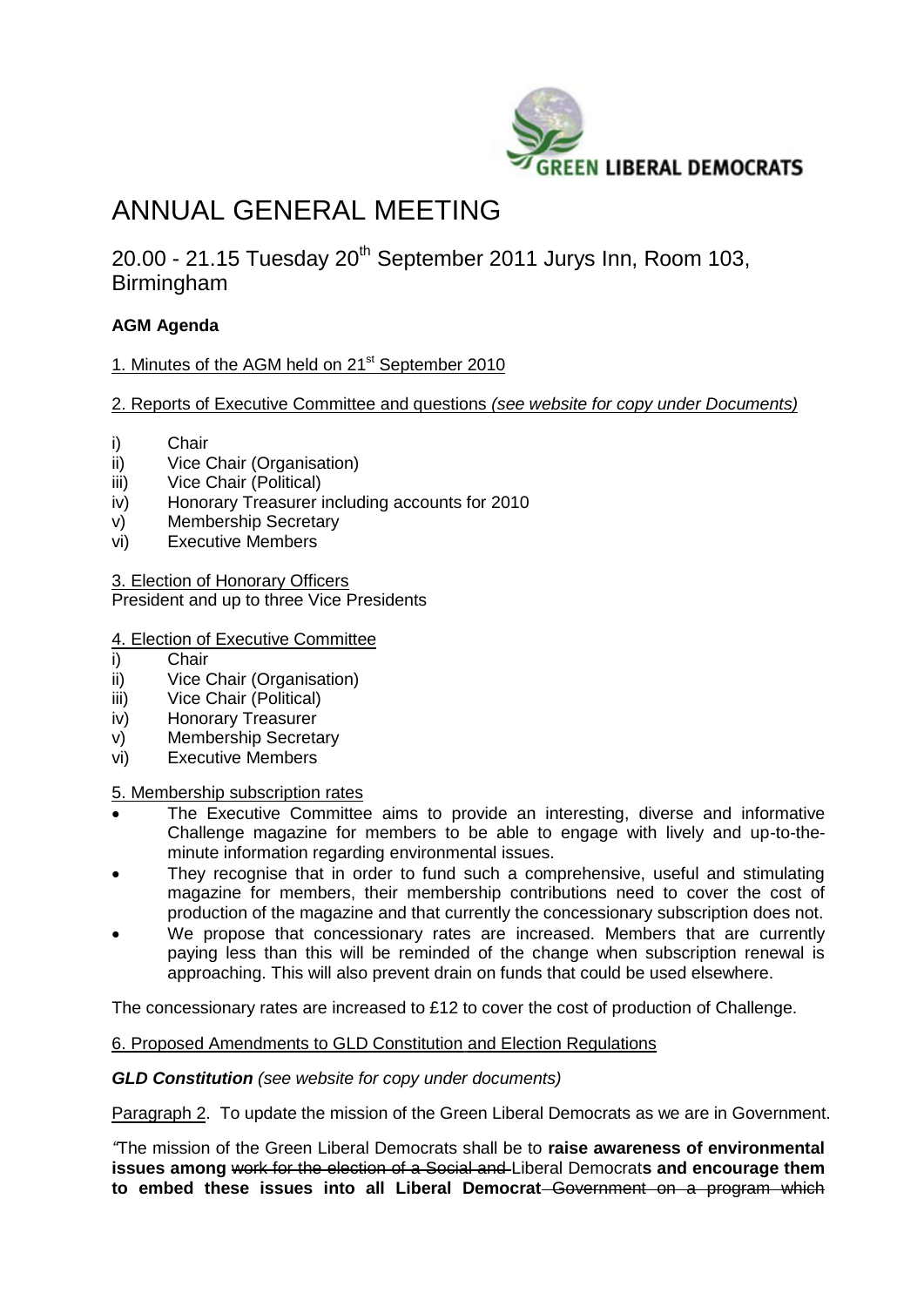combines social, liberal, **and** economic and ecological imperatives **policies** in a distinctive **and** electable way."

The following changes concern amendments referred back from the EGM in March 2011. The following amendments are made to allow for voting outside the AGM for those not able to attend.

#### *GLD Election Regulations*

#### Paragraph 3

Nomination forms for all posts must be circulated not less than four weeks before the date of the AGM. The deadline for the receipt of nominations shall be 15 days before the date of the AGM. The Returning Officer shall validate the nominations within **five days** a week after this, and confirm this with the candidates a week before the AGM, to give them time for any appeal, before they are publicised at the AGM.*.* **They shall notify all rejected candidates within this time to allow them to appeal before any ballot forms are circulated.**

#### *OR TO ALSO*

*The alternative is to do everything a week earlier with all the deadlines proposed.*

#### Paragraph 5

- **a)** In the event of a contested election, copies of the personal statements of all candidates involved and ballot papers shall be circulated to members **if they are not able to attend**  no less than 14 days before the AGM**. To vote in an election, members must, not less than 20 days before that election, notify the Membership Secretary of the address or e-mail address to which they require a ballot form to be sent. Members who have been issued with a ballot form, whether used or not, will not be eligible to receive a ballot paper at the AGM for the same election.**
- **b) The votes of those whose are not fully paid up members at the start and during the election period will be invalid and will not be counted. Notwithstanding the requirement for a secret ballot, ballot forms will be identifiable to allow the Returning Officer to reject invalid votes.**
- **c) No less than 10 days before the AGM, in the event of a contested election:** 
	- **i) ballot forms shall be sent to all paid up members who have registered an address for that purpose;**
	- **ii) a list of all candidates shall be posted on the website**
	- **iii) copies of the personal statements of those involved shall be included in the requested mailings detailed in i) and ii) above and on the website.**
- **d) It is the member's responsibility to ensure that the Membership Secretary has been given up to date postal or e-mail address if registered for pre AGM voting and to inform the Returning Officer if the ballot form does not arrive. No allowance will be made for postal, individual or local internet failures, but in the event of widespread internet problems the Returning Officer will send an email advising how this will be dealt with and will endeavour to give e-voters at least an additional 48 hours in which to vote.**

#### Paragraph 6

Ballot papers must be returned either to the Returning Officer **to arrive** no less than three six days before the AGM unless a later time is specified by the Returning Officer-or. At the AGM **ballot papers shall be issued to qualifying members who have not been sent ballot forms.** and the count shall be conducted**.** The count shall be conducted at the AGM**, giving equal weight to paper and electronic votes.**

7. Any other business